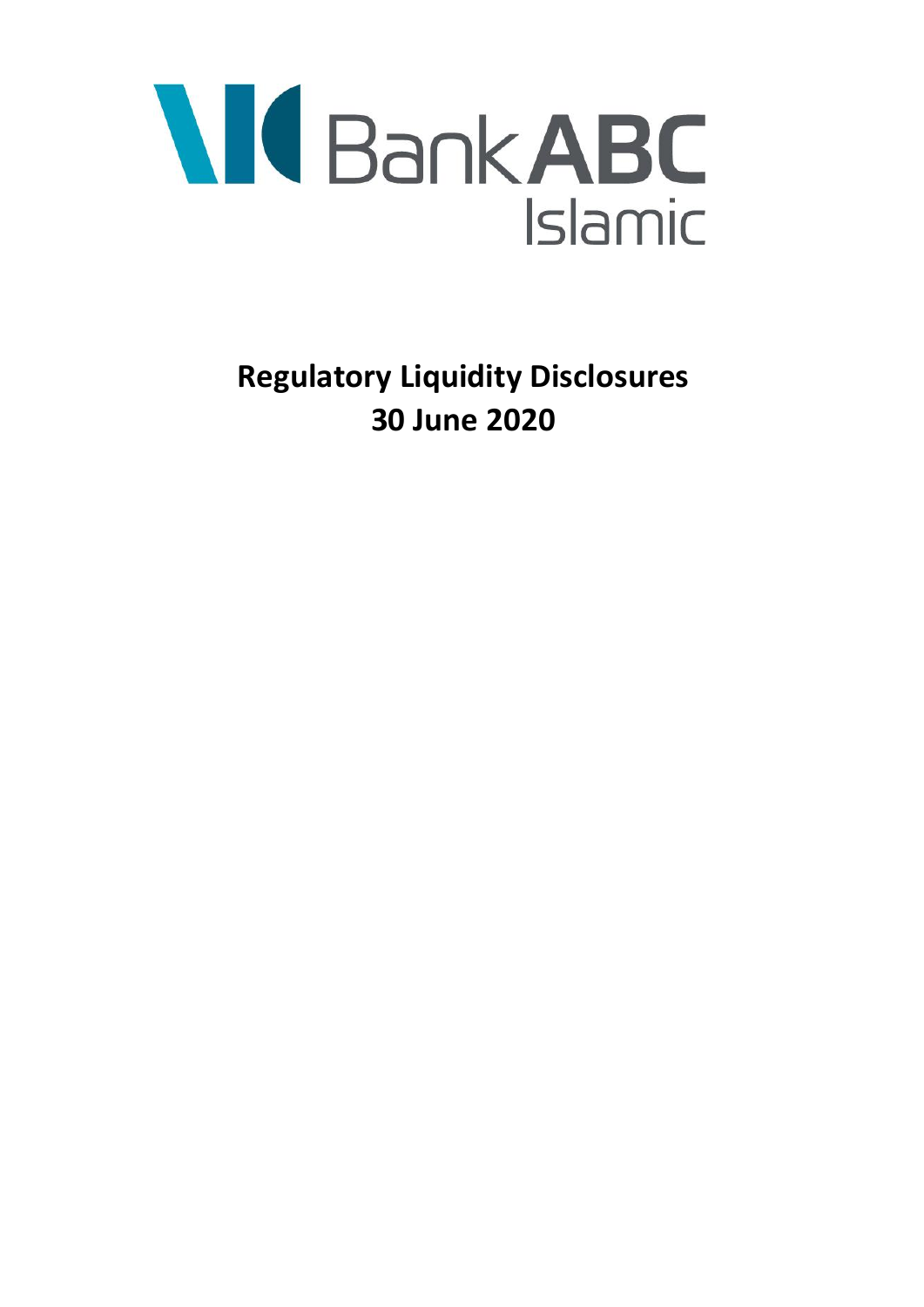# **Bank ABC Islamic**

Regulatory Liquidity Disclosures

## **Liquidity Coverage Ratio (LCR) for the period ended 30th June 2020**

## *Introduction*

In June 2019, the Central Bank of Bahrain (CBB) issued the regulations to banks operating in Bahrain on the reporting of the Liquidity Coverage Ratio (LCR) as part of the Basel III reforms.

The main objective of the Liquidity Coverage Ratio (LCR) is to promote the short-term resilience of the liquidity risk profile of banks by ensuring that they have sufficient level of high-quality liquid assets (HQLA) to cover net outflows and survive a significant stress scenario lasting for a period of up to 30 calendar days. Under the requirements, the Bank is required to maintain an LCR requirement of at least 100% on a daily basis.

To partially counteract the impact of the delayed loan settlements, the CBB provided banks with additional reliefs in Q1 2020 by reducing the minimum LCR requirement from 100% to 80%, and by reducing the regulatory reserve requirements.

## *High Quality Liquid Assets (HQLA) Portfolio*

HQLA eligible securities, fall into three categories: Level 1, Level 2A, and Level 2B liquid assets. Level 1 liquid assets, which are of the highest quality and deemed the most liquid is subject to no or little discount (or haircuts) to their market value and may be largely used without limit in the liquidity buffer. Level 2A and 2B securities are recognised as being relatively stable and reliable sources of liquidity, but not to the same extent as Level 1 assets. LCR rules therefore set a 40 per cent composition cap on the combined amount of Level 2A and Level 2B securities that firms may hold in their total eligible liquidity buffer. Level 2B liquid assets, which are considered less liquid and more volatile than Level 2A liquid assets, are subject to large and varying haircuts and may not exceed 15 per cent of the total eligible HQLA.

Bank's HQLA comprised primarily "Level 1" securities (85%) with the Central Bank of Bahrain (CBB) and the sovereign and central banks of countries where the Bank has branches and subsidiaries, and also include highly rated corporate debt issuances.

### *Outflows & Inflows*

Expected outflows are generally calculated as a percentage outflow of on-balance sheet items (e.g. funding received) and off-balance sheet commitments (e.g. credit and liquidity lines) made by firms. The % of outflow varies typically by counterparties per the liquidity rules.

Expected inflows are also generally calculated as a percentage inflow on-balance sheet items and include inflows (e.g. from corporate or retail loans) that will be repaid within 30 days. To ensure a minimum level of liquid asset holdings, and to prevent firms from relying solely on anticipated inflows to meet their liquidity coverage ratio, the prescribed amount of inflows that can offset outflows is capped at 75 per cent of total expected outflows.

The cash-outflows were driven primarily by unsecured wholesale funding and inter-bank borrowings.

The Bank utilises internal Risk Appetite Statement thresholds ("RAS") which act as early warning indicators and safeguards to ensure LCR is maintained above the regulatory minimum requirements at all times.

### *Quantitative Disclosure*

The Bank continued to maintain a strong average LCR position over the reporting period with a prudent surplus to both Board approved risk appetite and regulatory requirements. The Bank's average LCR was 204% in the second quarter of 2020 (comparative last quarter of 2019: 444%) driven by higher HQLA holdings and higher net cash outflows, reflecting the Group's focus on high-quality liquid assets across our units and aligned with overall growth in the Group's balance sheet and external liquidity environment.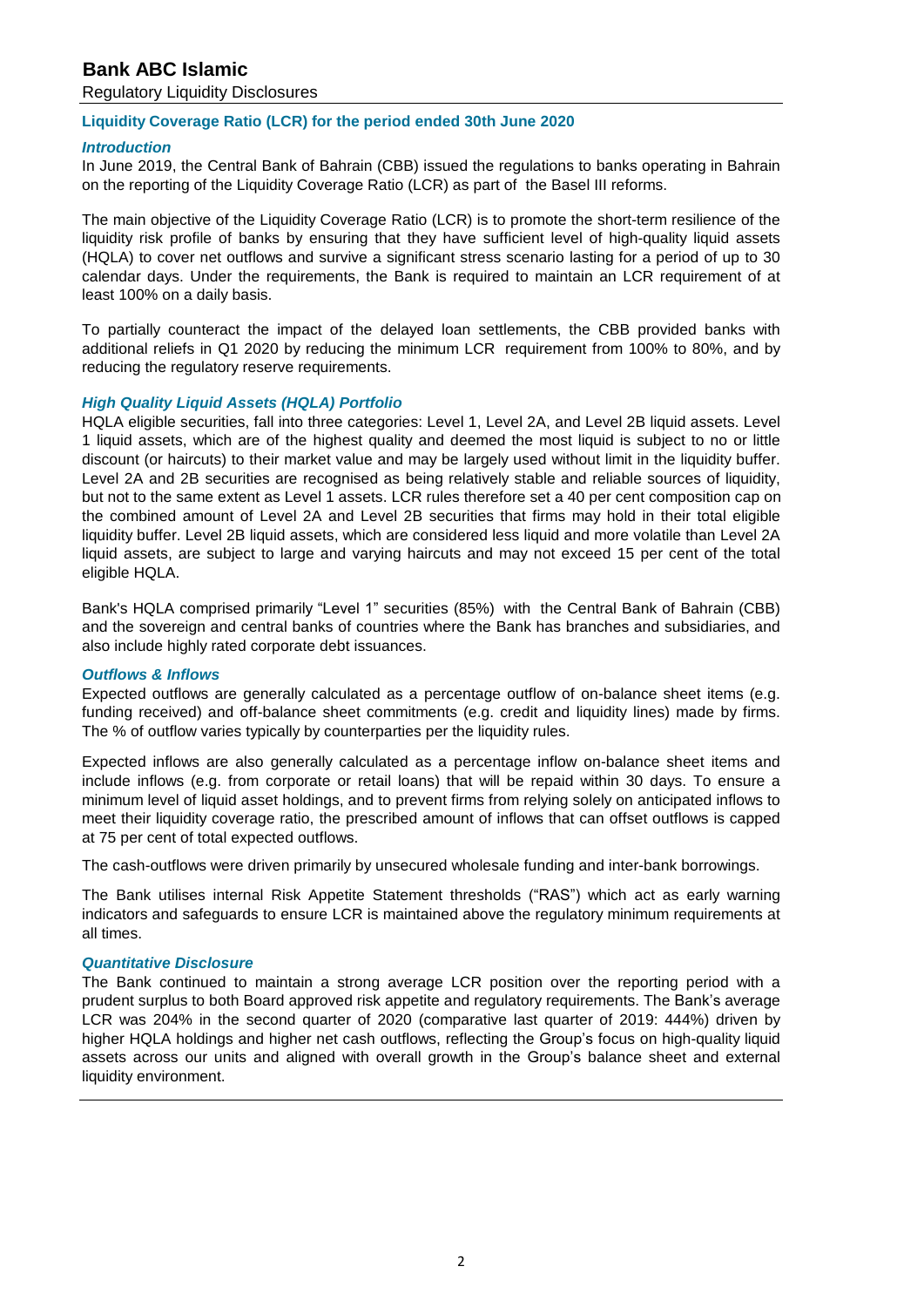# **Bank ABC Islamic**

Regulatory Liquidity Disclosures

# **Liquidity Coverage Ratio (LCR) for the period ended 30th June 2020 (continued)**

# *Quantitative Disclosure (continued)*

#### *All figures in US\$ 'millions*

|                      |                                                                                            |                                                    | 30 June 2020                                     | 31 December 2019                                   |                                                  |  |  |  |  |
|----------------------|--------------------------------------------------------------------------------------------|----------------------------------------------------|--------------------------------------------------|----------------------------------------------------|--------------------------------------------------|--|--|--|--|
|                      |                                                                                            | <b>Total</b><br>unweighted<br>value<br>(average)** | <b>Total</b><br>weighted<br>value<br>(average)** | <b>Total</b><br>unweighted<br>value<br>(average)** | <b>Total</b><br>weighted<br>value<br>(average)** |  |  |  |  |
|                      | <b>High-quality liquid assets</b>                                                          |                                                    |                                                  |                                                    |                                                  |  |  |  |  |
| 1                    | <b>Total HQLA</b>                                                                          |                                                    | 4,231                                            |                                                    | 3,111                                            |  |  |  |  |
| <b>Cash outflows</b> |                                                                                            |                                                    |                                                  |                                                    |                                                  |  |  |  |  |
| $\overline{2}$       | Retail deposits and deposits from small<br>business customers, of which:                   |                                                    |                                                  |                                                    |                                                  |  |  |  |  |
| 3                    | Stable deposits                                                                            |                                                    |                                                  | $\overline{\phantom{a}}$                           | $\blacksquare$                                   |  |  |  |  |
| $\overline{4}$       | Less stable deposits                                                                       | 51                                                 | 5                                                | 59                                                 | 5                                                |  |  |  |  |
| 5                    | Unsecured wholesale funding, of which:                                                     |                                                    |                                                  |                                                    |                                                  |  |  |  |  |
| 6                    | Operational deposits (all counterparties) and                                              | ä,                                                 | ä,                                               | $\blacksquare$                                     |                                                  |  |  |  |  |
| $\overline{7}$       | deposits in networks of cooperative banks<br>Non-operational deposits (all counterparties) | 5,525                                              | 2,801                                            | 4,039                                              | 2,323                                            |  |  |  |  |
| 8                    | Unsecured debt                                                                             |                                                    |                                                  |                                                    |                                                  |  |  |  |  |
| 9                    | Secured wholesale funding                                                                  |                                                    | 101                                              |                                                    | 11                                               |  |  |  |  |
| 10                   | Additional requirements, of which:                                                         |                                                    |                                                  |                                                    |                                                  |  |  |  |  |
| 11                   | Outflows related to derivative exposures and other<br>collateral requirements              | 14                                                 | 14                                               | 13                                                 | 13                                               |  |  |  |  |
| 12                   | Outflows related to loss of funding on debt<br>products                                    |                                                    |                                                  |                                                    |                                                  |  |  |  |  |
|                      | 13 Credit and liquidity facilities                                                         | $\qquad \qquad \blacksquare$                       | -                                                | $\overline{\phantom{a}}$                           | ۰                                                |  |  |  |  |
|                      | 14 Other contractual funding obligations                                                   | 4                                                  | 2                                                | $\overline{\phantom{a}}$                           |                                                  |  |  |  |  |
|                      | 15 Other contingent funding obligations                                                    | 490                                                | 224                                              | 425                                                | 21                                               |  |  |  |  |
|                      | 16 Total Cash Outflows                                                                     |                                                    | 3,147                                            |                                                    | 2,374                                            |  |  |  |  |
|                      | <b>Cash inflows</b>                                                                        |                                                    |                                                  |                                                    |                                                  |  |  |  |  |
| 17                   | Secured lending (eg. reverse repos)                                                        | 27                                                 | 7                                                | 55                                                 | 50                                               |  |  |  |  |
|                      | 18 Inflows from fully performing exposures                                                 | 1,466                                              | 918                                              | 2,073                                              | 1,491                                            |  |  |  |  |
|                      | 19 Other cash inflows                                                                      | 203                                                | 203                                              | 126                                                | 126                                              |  |  |  |  |
| 20                   | <b>Total Cash Inflows</b>                                                                  | 1,696                                              | 1,128                                            | 2,254                                              | 1,668                                            |  |  |  |  |
|                      | Cap on cash inflows                                                                        | 75%                                                | 2,360                                            | 75%                                                | 1,780                                            |  |  |  |  |
|                      | Total cash inflows after applying the cap                                                  |                                                    | 1,128                                            |                                                    | 1,668                                            |  |  |  |  |

|                                         | <b>Total</b><br>adjusted<br>value | <b>Total</b><br>adjusted<br>value |
|-----------------------------------------|-----------------------------------|-----------------------------------|
| 21 Total HQLA                           | 4,231                             | 3.111                             |
| 22 Total net cash outflows              | 2,019                             | 706                               |
| 23 Liquidity Coverage Ratio (%) Average | 210%                              | 441%                              |

\*\* *In accordance with the CBB liquidity module, LCR presented above is a simple average of daily LCR of all working days during Q2 2020 and Q4 2019 respectively.*

*The above ratio is reported at Domestic Liquidity Group (DLG). ie, at aggregate level for Bank ABC Parent and ABC Islamic Bank.* 

*The DLG LCR ratio as at 30th June 2020 was 197% (31st December 2019: 445%).*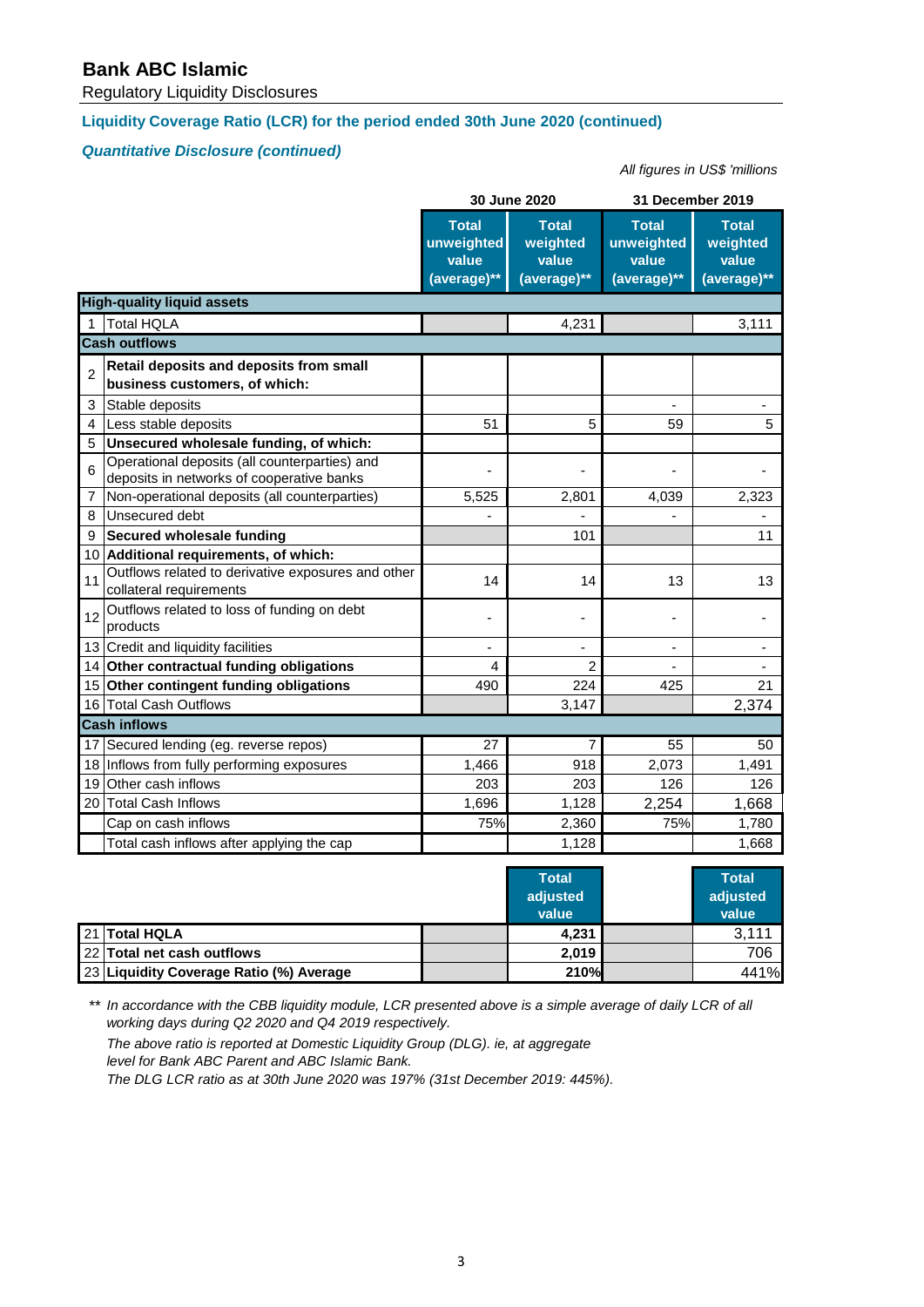# **Net Stable Fund Ratio (NSFR) for the period 30th June 2020**

# *Introduction*

In August 2018, the Central Bank of Bahrain (CBB) issued the regulations to banks operating in Bahrain on the reporting of the Net Stable Funding Ratio (NSFR) effective 31 December 2019. The purpose of this disclosure is to provide the information pursuant to CBB's Liquidity Risk Management module LM 12.5 "General Disclosure Requirements".

The NSFR is a balance sheet metric which requires institutions to maintain a stable funding profile in relation to the characteristics of their assets and off-balance sheet activities over a one-year horizon. It is the ratio between the amount of available stable funding (ASF) and the amount of required stable funding (RSF). ASF factors are applied to balance sheet liabilities and capital, based on their perceived stability and the amount of stable funding they provide. Likewise, RSF factors are applied to assets and off-balance sheet exposures according to the amount of stable funding they require. As per the CBB liquidity disclosure requirement, the Consolidated NSFR is to be published on a quarterly basis. At the last reporting date, the Group NSFR remained above 100 per cent.

To partially counteract the impact of Covid 19, the CBB provided banks with additional reliefs in Q1 2020 by reducing the minimum NSFR requirement from 100% to 80%, and by reducing the regulatory reserve requirements.

The Bank utilises internal Risk Appetite Statement thresholds ("RAS") which act as early warning indicators and safeguards to ensure NSFR is maintained above the regulatory minimum requirements.

# *Quantitative Disclosure*

At 30 June 2020, the Bank's NSFR was 112% ( Dec 19 : 106%) ,above the regulatory minimum. Available Stable Funding as of 30 June 2020 was around US\$ 9.5 billion (Dec 19: 9.5 billion) as against US\$ 8.5 billion (Dec 19: US\$ 9.0 billion) of Required Stable Funding.

The drivers of available stable funding include Bank ABC's robust capital base, substantial and reliable wholesale funding from customers and a retail deposits in MENA units. Required stable funding include financing various customers including non-financial corporates, sovereigns, PSE's , financial institutions and retail and small business customers. Bank ABC's HQLA requires minimal funding mainly due to the significant component of Level 1 assets in the portfolio.